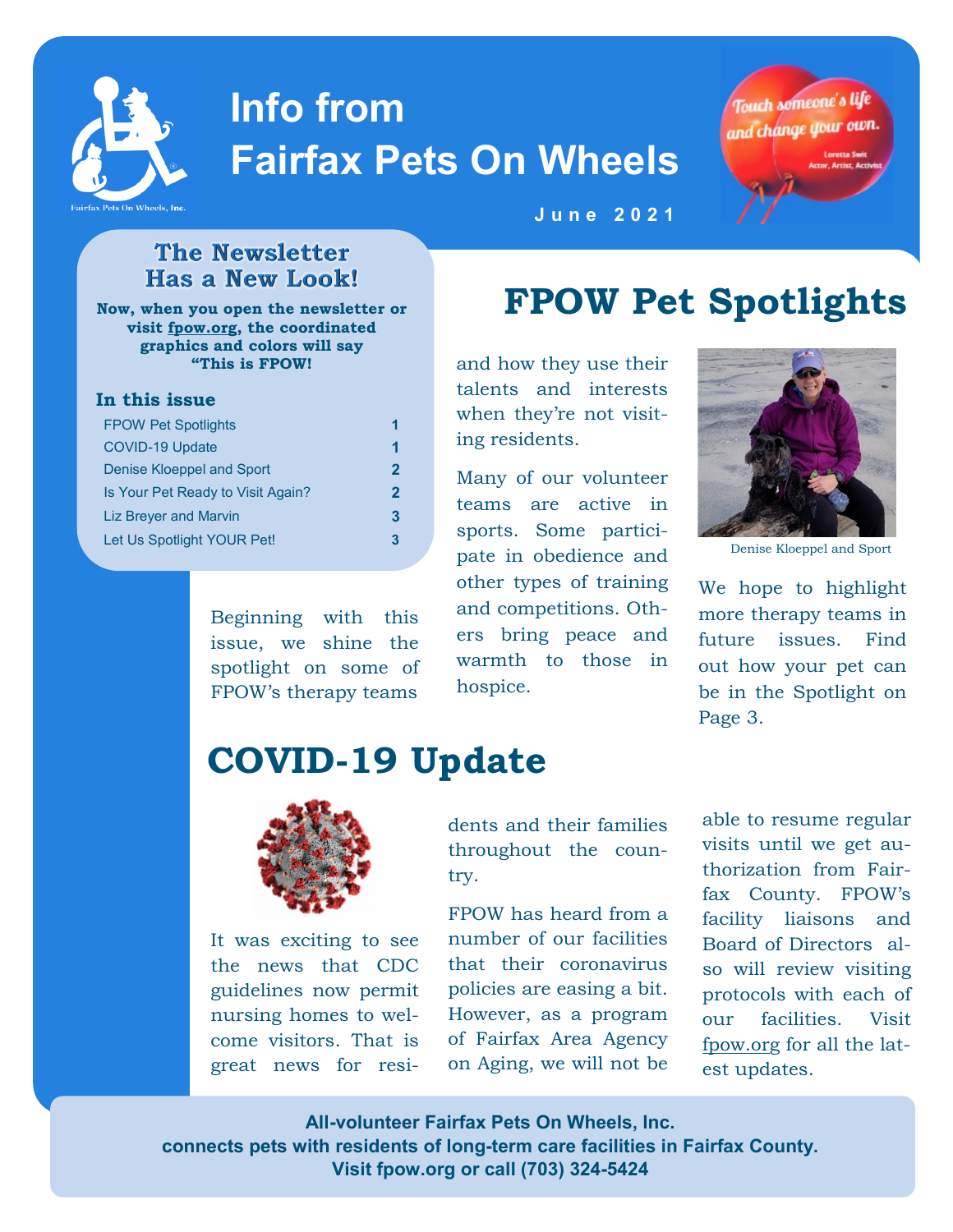**Touch someone's life** and change your own

### **Denise Kloeppel and Sport**



Not only is Sport a beloved FPOW volunteer at Dulles Health and Rehab Center, Herndon Senior Center, and Reston Sunrise, he is my best friend and my biggest supporter. During the pandemic,

Sport and I have been walking about three miles a day, and we get to the beach once a month, where he loves to play fetch. During the week, we train for agility competitions where Sport has won a few ribbons.

Sport has also been providing support and comfort for me throughout my treatments for breast cancer. He seems to know instinctively what I need. For example, when I am

feeling out of sorts, he nudges me to go for walk. The fresh air is energizing, and walking helps with my morale and fitness. And each morning, he trots down the stairs and jumps into the chair with me before the day begins.

Sport deeply misses his friends and all the attention he gets at the facilities we visit. But like all of us, he adapted to a new normal, providing joy and happiness wherever he can.

### **Is Your Pet Ready to Visit Again?**

Here are a few easy, fun ideas to keep your pet mentally and physically ready to get back to the work it loves.

- With some COVID restrictions being lifted for family gatherings, make sure to include your pets. Get them used to being around people in a safe setting.
- Use snuffle mats and puzzle toys—such as frozen treats in a Kong to challenge your dog and make it search for the reward.
- Play with your pet—with and without toys—to keep it engaged and interested.
- Excite your cat with a laser pointer to keep it

agile and in shape.

• Go for walks, but not just the same old route. New sights and smells keep a



dog's senses stimulated. And *you* get the benefit of a change of scenery!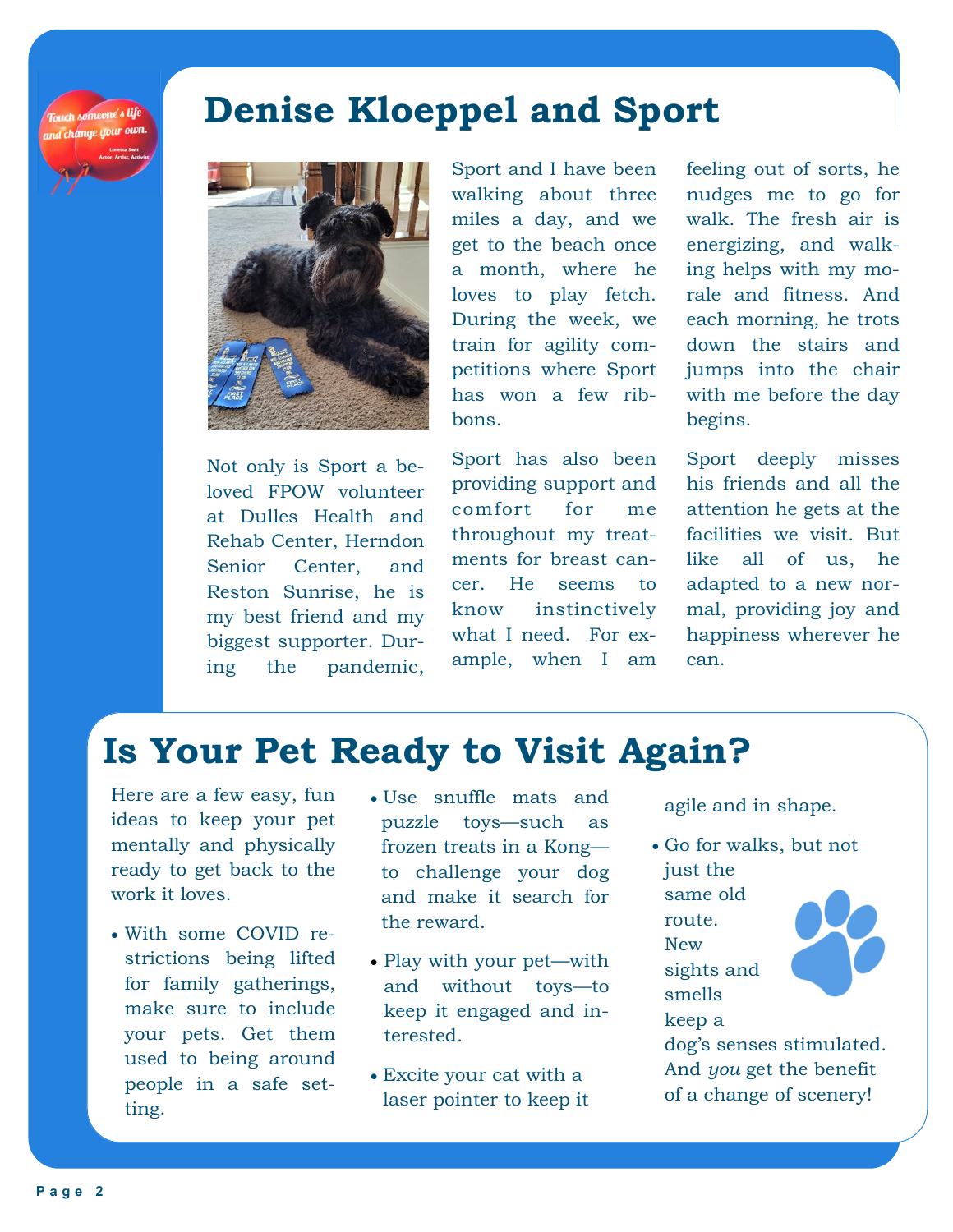#### **Liz Breyer and Marvin**

Four years ago, when it was time to get a new puppy, I was looking for a special dog. In addition to volunteering for FPOW, this new pup would ultimately compete in AKC and Rally obedience trials. So my dog had to be smart, trainable, with a strong work ethic and a temperament that matched mine. And, importantly, he had to be calm enough to visit the elderly and be able to connect with them. It was a pretty tall order.

#### Enter Marvin.

Marvin loves to do stuff. Almost anything. He loves to play catch or tug. He loves to go on walks. He loves to cuddle. He loves to play with older Uncle Sly. He is fascinated by the cat (who is not fascinated by him.) And he loves to learn new things.

A big part of Marvin's life is training and competition. He started training when I brought him home at 10 weeks old.

Not just the usual potty training and walking politely on lead, but also heeling, recalls, group stays, competition retrieving (very different from playing catch with a tennis ball), jumping, and scent discrimination. And that is just the tip of the iceberg.

In obedience competition, dogs are scored on how perfectly they perform tasks. In Rally obedience, the dog performs different exercises at multiple stations set by the judge. Every course is different with increasing levels of difficulty. And Marvin loves it all.

Pre-covid, Marvin's typical week involved obedience lessons and classes, training at different facilities around the area



ipating in trials when he had mastered a particular level. We have been fortunate to keep up our training—although in a more limited way—for the past year, but are looking forward to the time when we can go back to a full schedule of training, competing and, of course, visiting for FPOW.

### **Let Us Spotlight YOUR Pet!**



Do you have a story to share about your pet's life away from FPOW? If so, we'd love to feature it in an upcoming issue of the newsletter.

Send your story with at least one photo to the email on the back of the newsletter. Then wait for your turn in the spotlight!